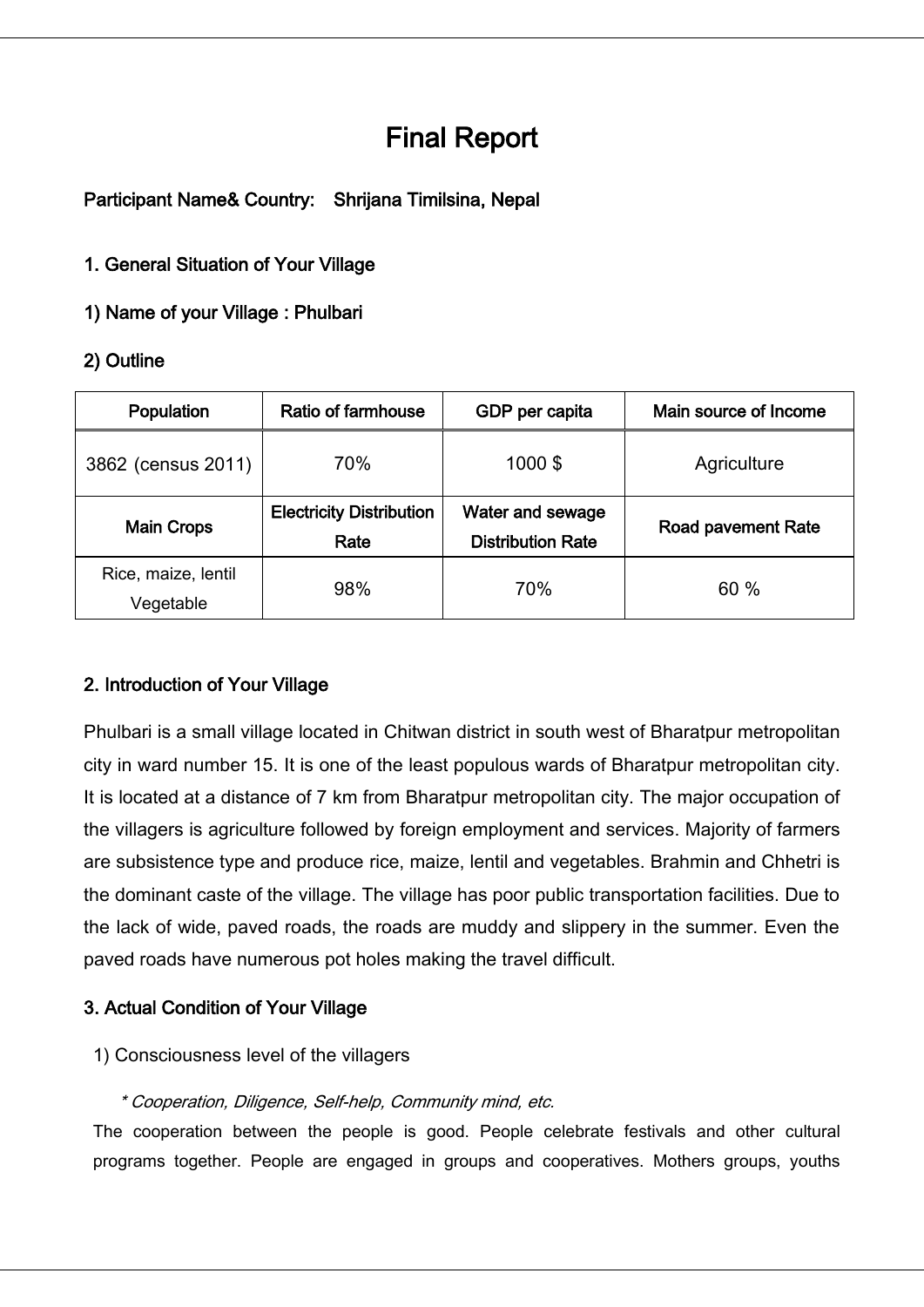groups are also present but majority of them are engaged in local money mobilization. People are hard working but due to the lack of higher education and knowledge about new technologies their efficiency is low and the per capita labor productivity and land productivity is low. The spirits of self help and community mind is growing.

2) Income of People

- What is the main source of income? (Agriculture, Fisheries, Livestock Industries, etc.)

- Around seventy percent of the villagers are engaged in agriculture. Agriculture is the major source of income followed by remittance and services.
- 3) Level of Public Sanitation& Public Amenities

- How about the actual living condition of residential environment? (Kitchen, drinking water, sanitation, public amenities, etc.)

Majority of houses are semi concrete type. Due to the lack of safe drinking water supply majority of farmers dependent on underground water. Sanitation is poor; people have traditional type of toilets. Community buildings are also limited. Health and education is limited. Majority to people travel to Bharatpur for good health services and better education.

## 4. Action Plan for your Village

1) What are the main problems that disturb the development of your Villages?

- Lack of infrastructures: year round irrigation facilities, safe drinking water, market facilities,
- Limited accessibility due to the lack of paved roads
- Limited employment opportunities leading to outmigration
- Low level of income

2) What are the solutions of main problems for your village's bright future?

- Development of infrastructures: irrigation facility, drinking water, marketing infrastructures
- Increase accessibility through the extension of paved road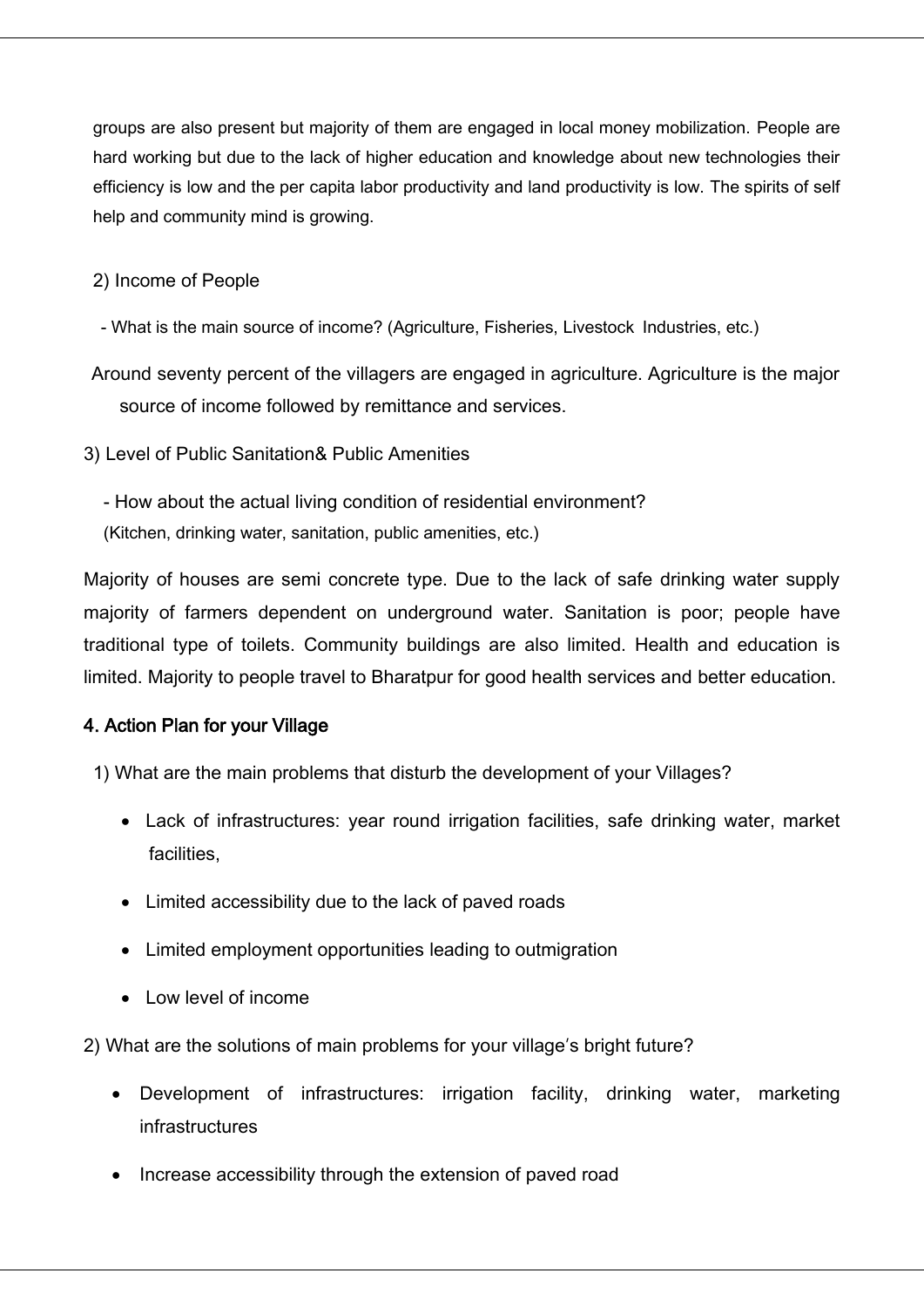• Increase income through the creation of employment opportunities

3) How would you utilize the Korean Saemaul Undong to solve the main problems of your village?

- Development of the feeling of self-help, cooperation, and hard work among the people.
- Identification of the problem of the village with the active involvement of the villagers.
- Participatory program planning, implementation and monitoring.
- Mobilization of farmers groups, youths group and mothers groups.
- Identification of local leader and their capacity building.
- Work division based on the capabilities.
- Mobilization of local resources
- 4) Please write your action plan by benchmarking the success factors of Saemaul Undong to solve the main problems of your village.
- Sample

| <b>Objectives</b>    | <b>Action Required (Tasks)</b>       | <b>Time Frame</b> | <b>Necessary Resources</b> |
|----------------------|--------------------------------------|-------------------|----------------------------|
| (Goals)              |                                      |                   |                            |
| Enhancement of       | Conduct<br>workshops<br>$\bullet$    | 3 months          | teaching<br>stationary,    |
| the<br>feeling<br>of | share<br>and<br><b>SUCCESS</b>       |                   | materials,                 |
| coordination,        | Saemaul<br>0f<br>stories             |                   |                            |
| self<br>help<br>and  | Undong                               |                   |                            |
| community mind       |                                      |                   |                            |
| Development of       | of<br>Development<br>$\bullet$       | 2<br>year         | $\bullet$ Technical        |
| infrastructures      | youth's, farmer's and                |                   | knowledge,                 |
|                      | mother's groups                      |                   | • skilled<br>and           |
|                      | Identification of local<br>$\bullet$ |                   | unskilled manpower,        |
|                      | leaders and capacity                 |                   | •construction              |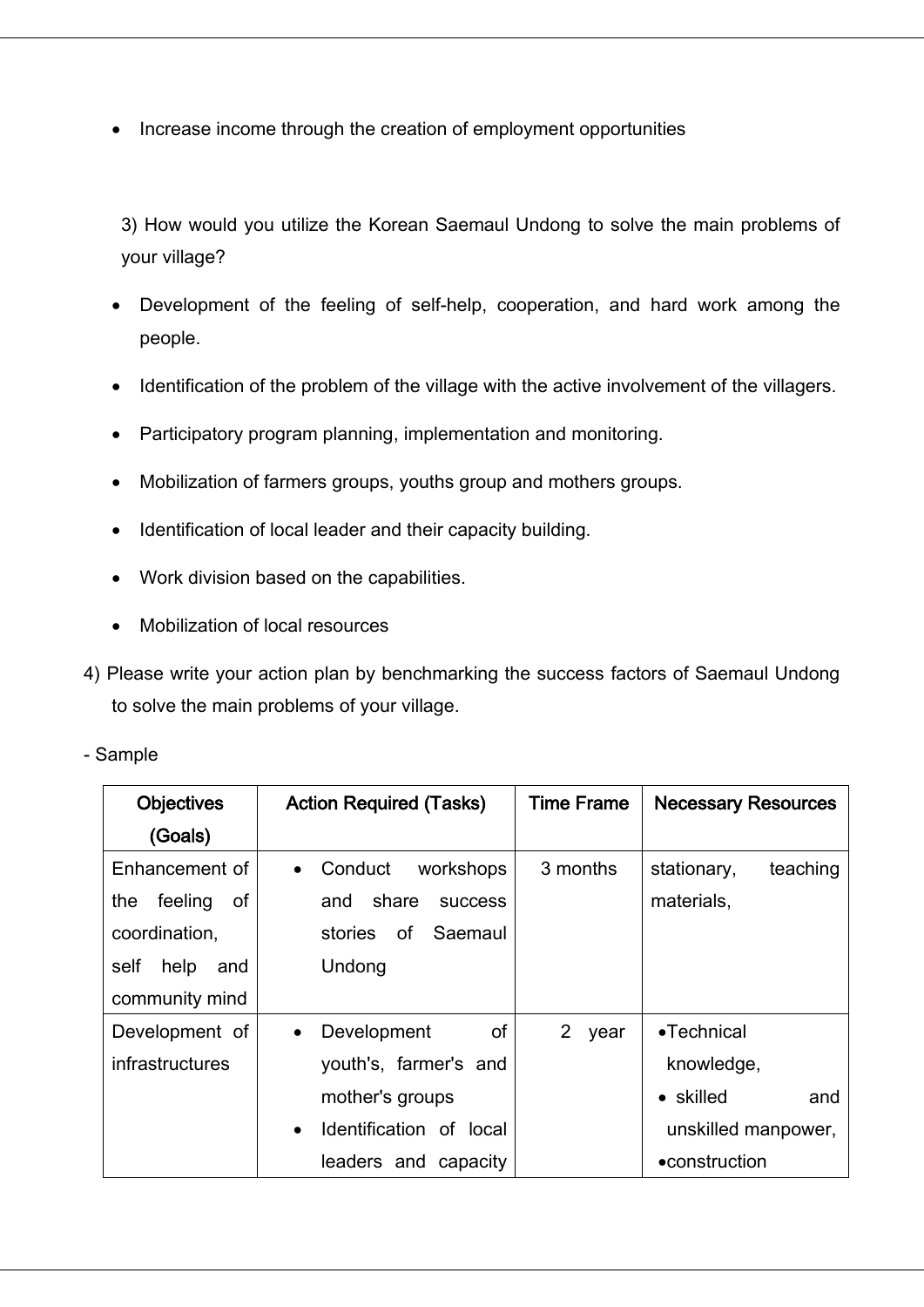|               | building                                | materials<br>(cement,          |
|---------------|-----------------------------------------|--------------------------------|
|               | Conducting                              | iron)                          |
|               | community<br>meeting                    | $\bullet$ locally<br>available |
|               | for jointly identifying                 | materials like stone,          |
|               | the availability of local               | soil, wood                     |
|               | resources<br>and                        |                                |
|               | be<br>resources<br>to                   |                                |
|               | outsourced.                             |                                |
|               | Coordination with the                   |                                |
|               | municipality<br>and                     |                                |
|               | province level offices                  |                                |
|               | the<br>to<br>ensure                     |                                |
|               | availability<br>of                      |                                |
|               | resources                               |                                |
|               | Development of plan                     |                                |
|               | of action and work                      |                                |
|               | division<br>the<br>among                |                                |
|               | villagers<br>based<br>on                |                                |
|               | capabilities                            |                                |
|               | Development<br>of                       |                                |
|               | irrigation                              |                                |
|               | infrastructures,                        |                                |
|               | collection<br>centers,                  |                                |
|               | market structures.                      |                                |
|               | Extension of paved                      |                                |
|               | roads                                   |                                |
| Increase      | of<br>Promotion<br>2 years<br>$\bullet$ | improved<br>$\bullet$          |
| employment    | commercial                              | seeds,                         |
| opportunities | agriculture                             | quality inputs,                |
|               | Promotion<br>of<br>group                | technical                      |
|               | farming and marketing                   | manpower                       |
|               | Promotion<br>of<br>agro-                |                                |
|               | tourism                                 |                                |